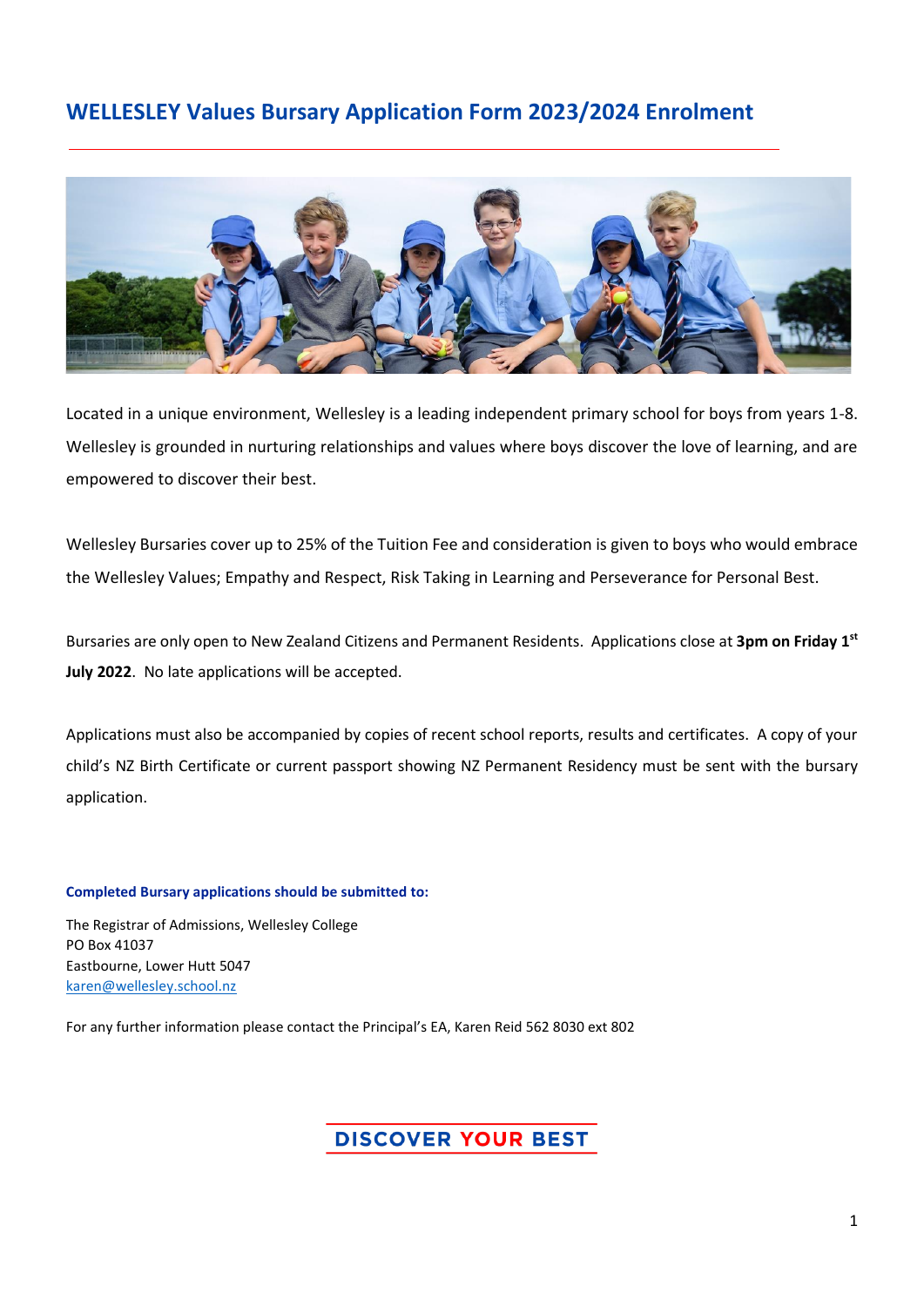# **Values Bursary Application Form**

| Office use only |                                                  |
|-----------------|--------------------------------------------------|
|                 | Please attach<br>photograph of<br>applicant here |

| Legal First Names:                                                                                            | Legal Surname:                                              |
|---------------------------------------------------------------------------------------------------------------|-------------------------------------------------------------|
| Preferred First Name (if applicable):                                                                         |                                                             |
| Home Address:                                                                                                 |                                                             |
|                                                                                                               |                                                             |
|                                                                                                               |                                                             |
| Postal Address (if different):                                                                                |                                                             |
|                                                                                                               |                                                             |
|                                                                                                               |                                                             |
| Home Telephone Number                                                                                         |                                                             |
|                                                                                                               |                                                             |
| Date of Birth:<br>Month<br>Day                                                                                | Year                                                        |
|                                                                                                               |                                                             |
| Name of current school applicant attends:                                                                     |                                                             |
| Prior to an interview, do you as parent/guardian give Wellesley College permission to contact the applicant's |                                                             |
| school for additional information?<br>Yes<br>No                                                               |                                                             |
|                                                                                                               |                                                             |
| Is the applicant a NZ Citizen<br>Yes<br>No                                                                    | (If yes, please provide a copy of the NZ Birth Certificate) |

Is the student a permanent resident of NZ?  $\Box$  Yes  $\Box$  No *(NZ Permanent Residents must also provide a copy of their Residency Permit with this application)*

| Which language does the student speak at home?                                        |                |  |
|---------------------------------------------------------------------------------------|----------------|--|
| What other languages does the student speak?                                          |                |  |
| Which ethnic group does the student belong to?                                        |                |  |
| If the child identifies as Maori, please enter the name(s) of his Iwi                 | Iwi:           |  |
| (This information is collected by the Ministry of Education for statistical purposes) | Iwi Home Area: |  |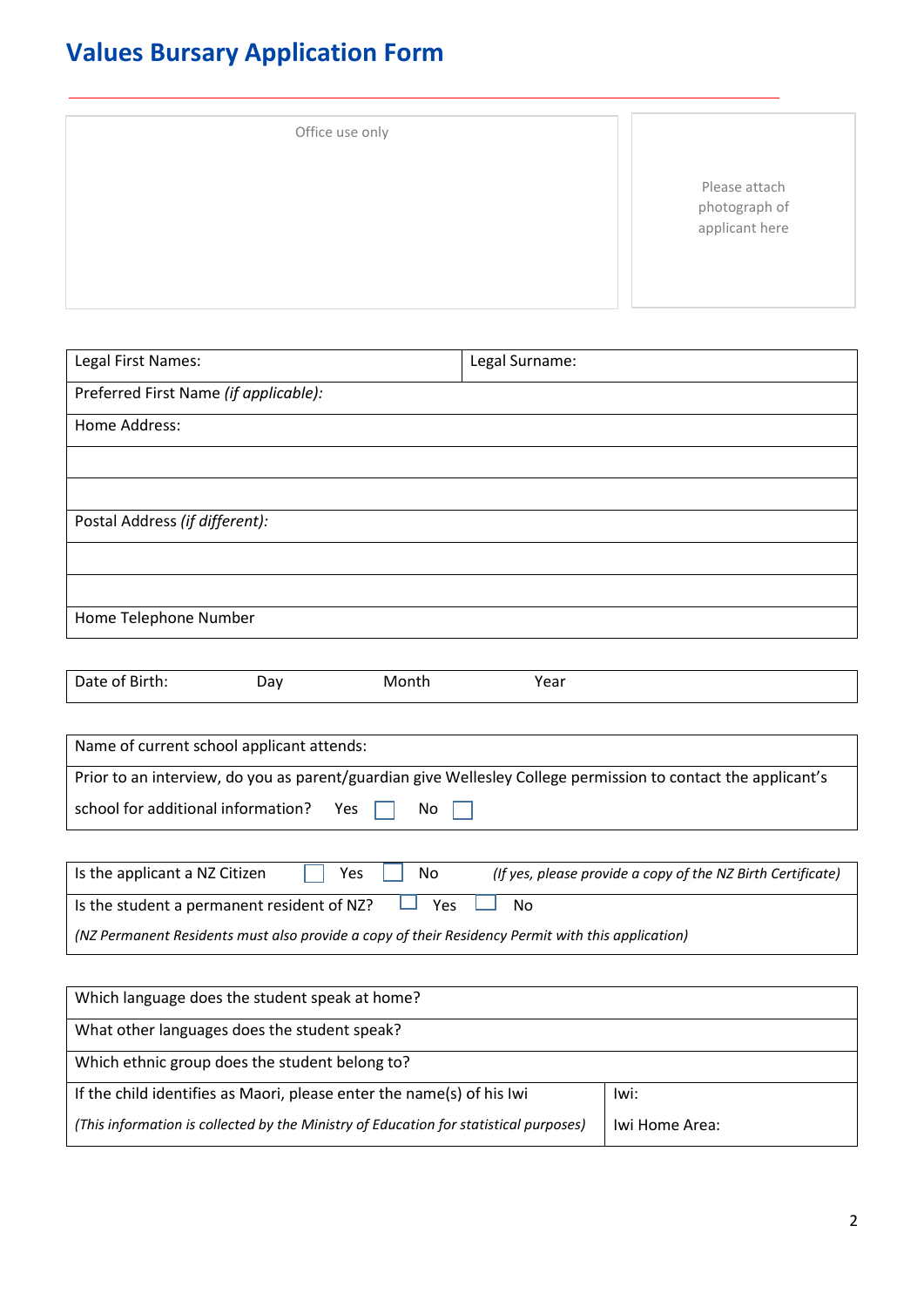| Father (If not father please state relationship, e.g. stepfather): |                  |  |
|--------------------------------------------------------------------|------------------|--|
| <b>First Names:</b>                                                | Surname:         |  |
| Home Address:                                                      |                  |  |
| Home Telephone Number:                                             | Mobile Number:   |  |
| <b>Business Telephone Number:</b>                                  | Email Address:   |  |
| Occupation:                                                        | Name of Company: |  |
| Industry/Area of Activity:                                         |                  |  |

| Mother (if not mother please state relationship, e.g. stepmother): |                  |  |
|--------------------------------------------------------------------|------------------|--|
| <b>First Names:</b>                                                | Surname:         |  |
| Home Address:                                                      |                  |  |
| Home Telephone Number:                                             | Mobile Number:   |  |
| <b>Business Telephone Number:</b>                                  | Email Address:   |  |
| Occupation:                                                        | Name of Company: |  |
| Industry/Area of Activity:                                         |                  |  |

| Alternative Emergency Contact Name:                                                                     |                |  |
|---------------------------------------------------------------------------------------------------------|----------------|--|
| (This is essential information and must be a person living in Wellington other than those listed above) |                |  |
| Relationship to Student:                                                                                |                |  |
| Home Telephone Number:                                                                                  | Mobile Number: |  |
| <b>Business Telephone Number:</b>                                                                       |                |  |

| Family Members of the applicant who are past pupils of Wellesley College: |        |
|---------------------------------------------------------------------------|--------|
| Name:                                                                     | House: |
| Name:                                                                     | House: |

| Siblings of the applicant who are current or past pupils of Wellesley College: |        |
|--------------------------------------------------------------------------------|--------|
| Names:                                                                         | House: |
|                                                                                |        |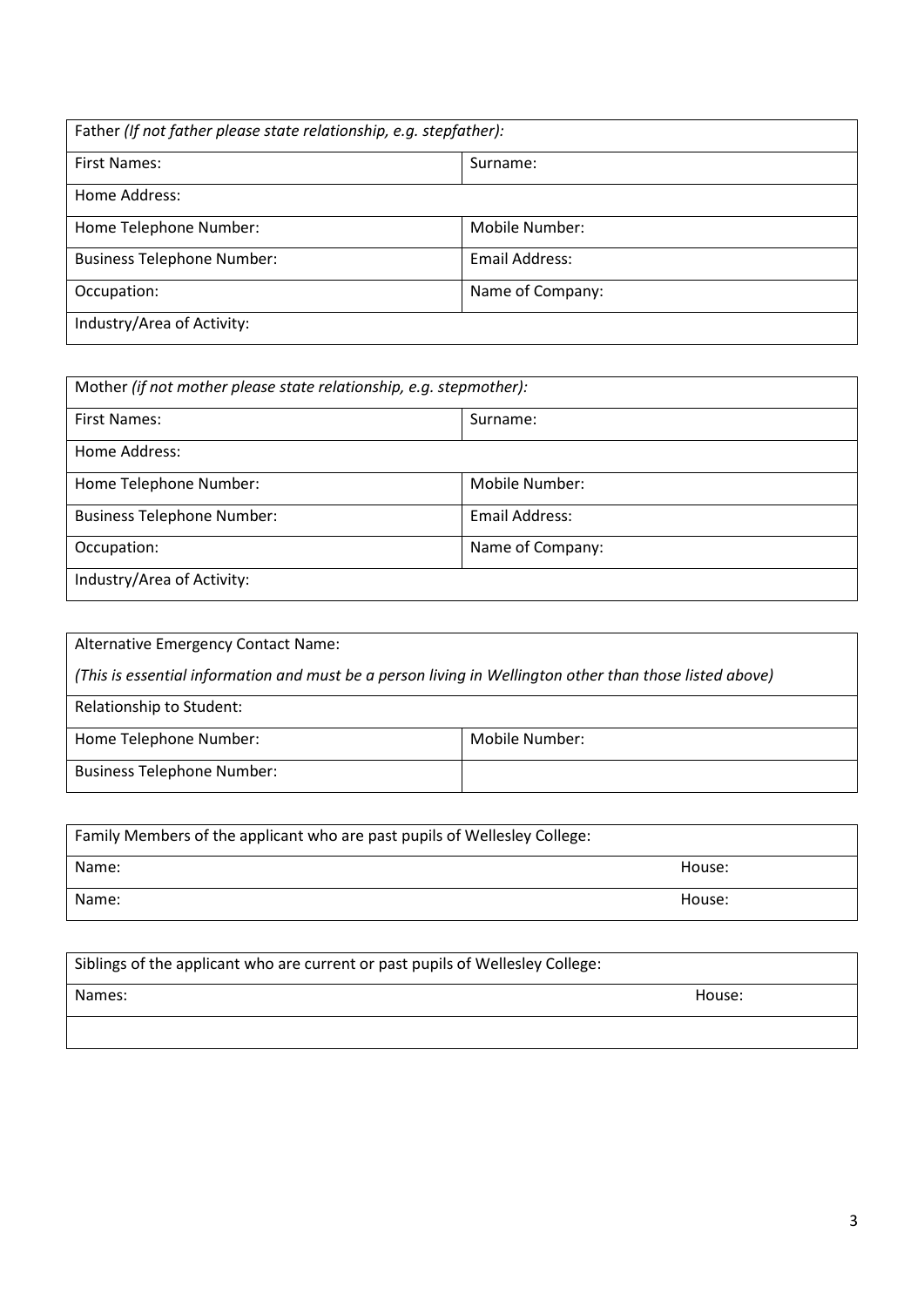#### **Academic Record**

| Name of School Attended | Years attended |
|-------------------------|----------------|
|                         |                |
|                         |                |
|                         |                |
|                         |                |

#### **Special Learning/Behavioural Requirements**

| Has your son ever been identified as having specific learning and/or behavioural needs? | YES $\vert \vert$ |  |
|-----------------------------------------------------------------------------------------|-------------------|--|
| If Yes, please detail below and include copies of any documentation/reports             | NO                |  |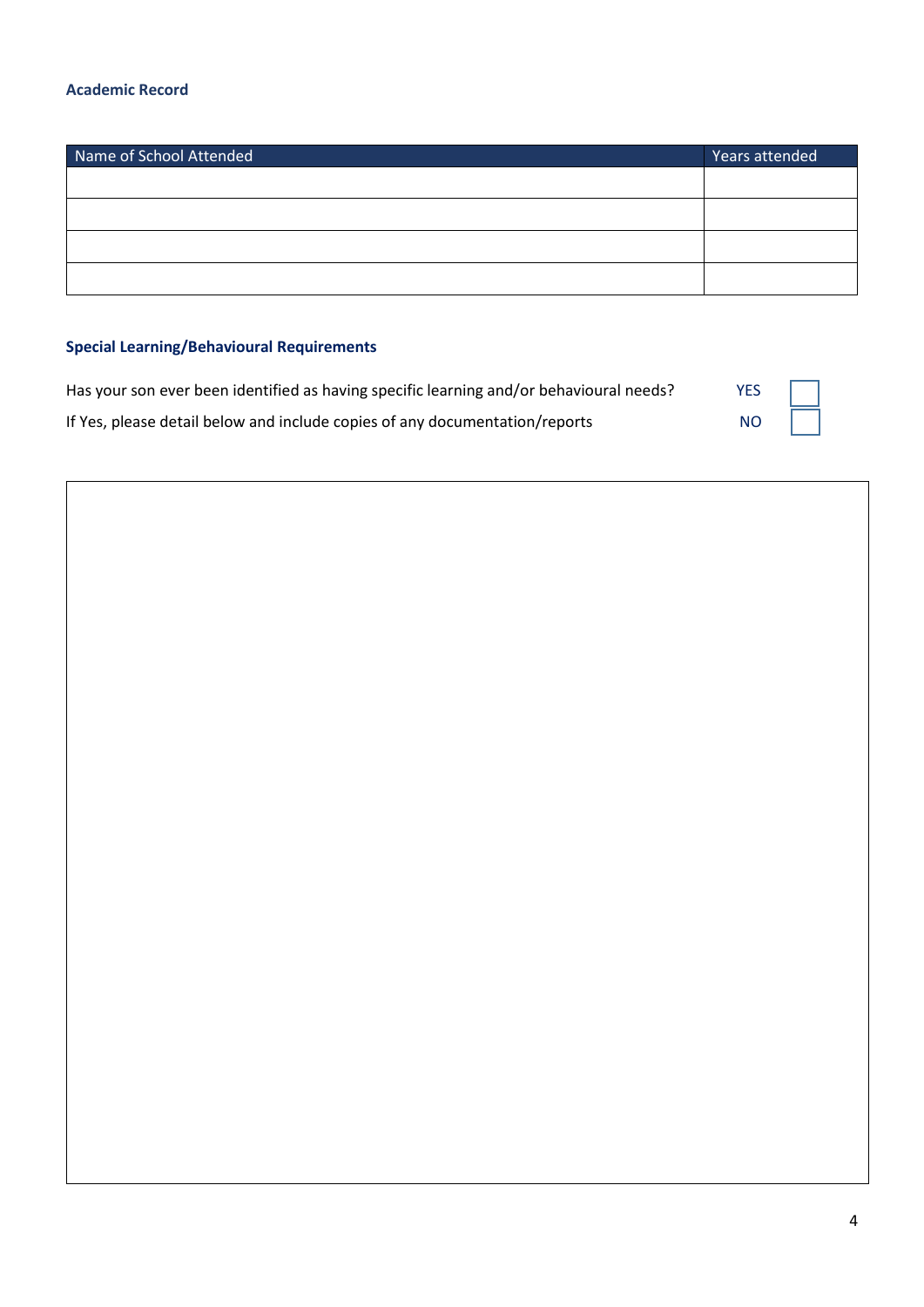#### **Extra Curricula Information**

Please specify where the child has demonstrated perseverance, or risk taking in learning in one, many or all the following areas;

| The Arts |  |
|----------|--|
|          |  |
|          |  |
|          |  |
|          |  |
|          |  |
|          |  |
|          |  |
|          |  |
|          |  |
| Sports   |  |
|          |  |
|          |  |
|          |  |
|          |  |
|          |  |
|          |  |
|          |  |
|          |  |
|          |  |

#### Leadership

| <u>---------</u>                                                                                                      |  |
|-----------------------------------------------------------------------------------------------------------------------|--|
| <u> 1989 - Jan Samuel Barbara, margaret amerikan basar dan berasal dalam berasal dalam berasal dalam berasal dala</u> |  |
| <u> 1989 - Johann Stoff, amerikansk politiker (d. 1989)</u>                                                           |  |
|                                                                                                                       |  |
| <u> 1989 - Johann Stoff, amerikansk politiker (d. 1989)</u>                                                           |  |
|                                                                                                                       |  |
| ,我们也不会有什么。""我们的人,我们也不会有什么?""我们的人,我们也不会有什么?""我们的人,我们也不会有什么?""我们的人,我们也不会有什么?""我们的人                                      |  |
|                                                                                                                       |  |
|                                                                                                                       |  |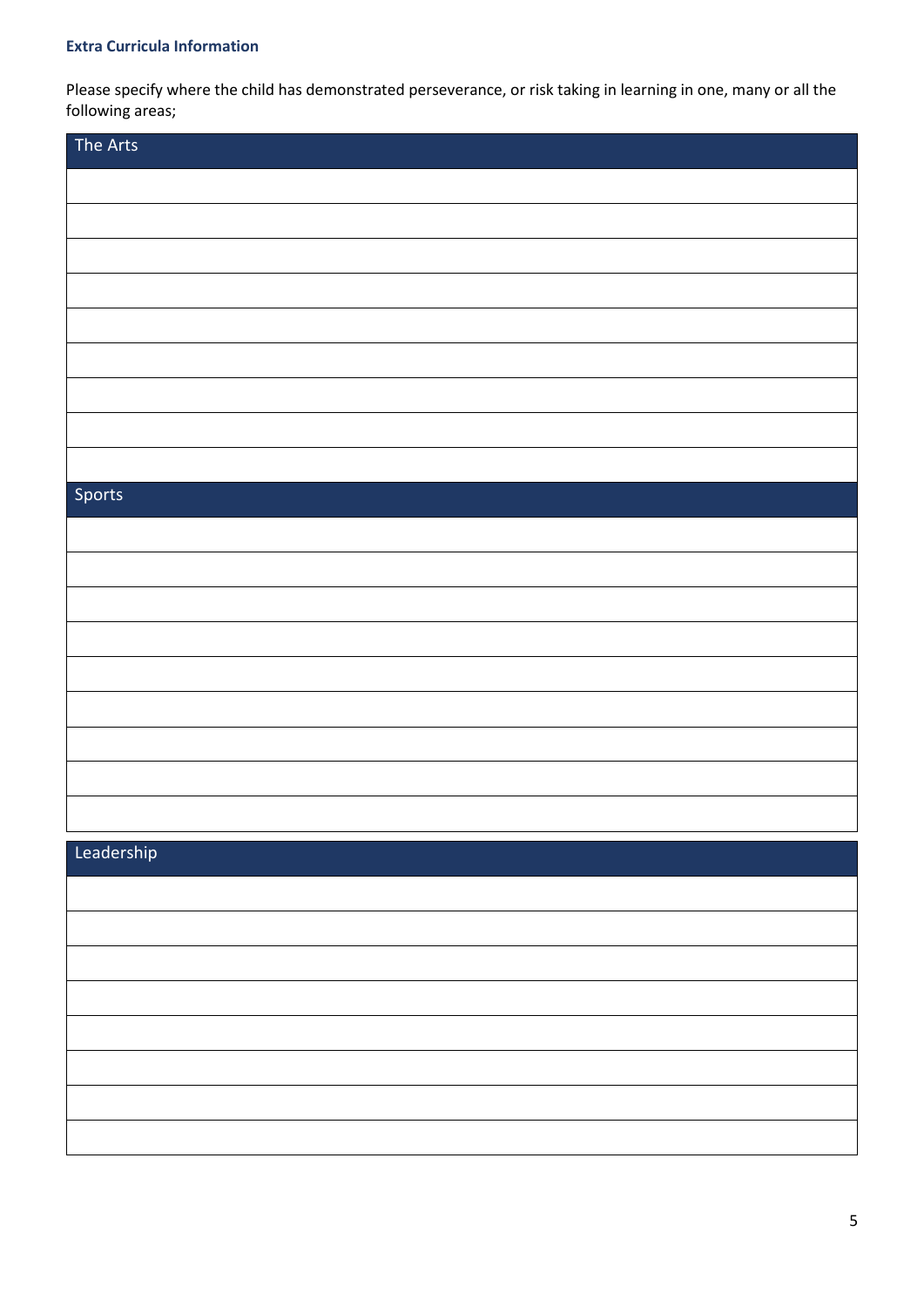| Please specify where the child has demonstrated service, kindness, empathy or courage in any areas |
|----------------------------------------------------------------------------------------------------|
| of his life                                                                                        |
|                                                                                                    |
|                                                                                                    |
|                                                                                                    |
|                                                                                                    |
|                                                                                                    |
|                                                                                                    |
|                                                                                                    |
|                                                                                                    |
|                                                                                                    |
|                                                                                                    |
|                                                                                                    |
|                                                                                                    |

| What are the child's Interests or Hobbies? |  |
|--------------------------------------------|--|
|                                            |  |
|                                            |  |
|                                            |  |
|                                            |  |
|                                            |  |
|                                            |  |
|                                            |  |
|                                            |  |
|                                            |  |
|                                            |  |
|                                            |  |
|                                            |  |